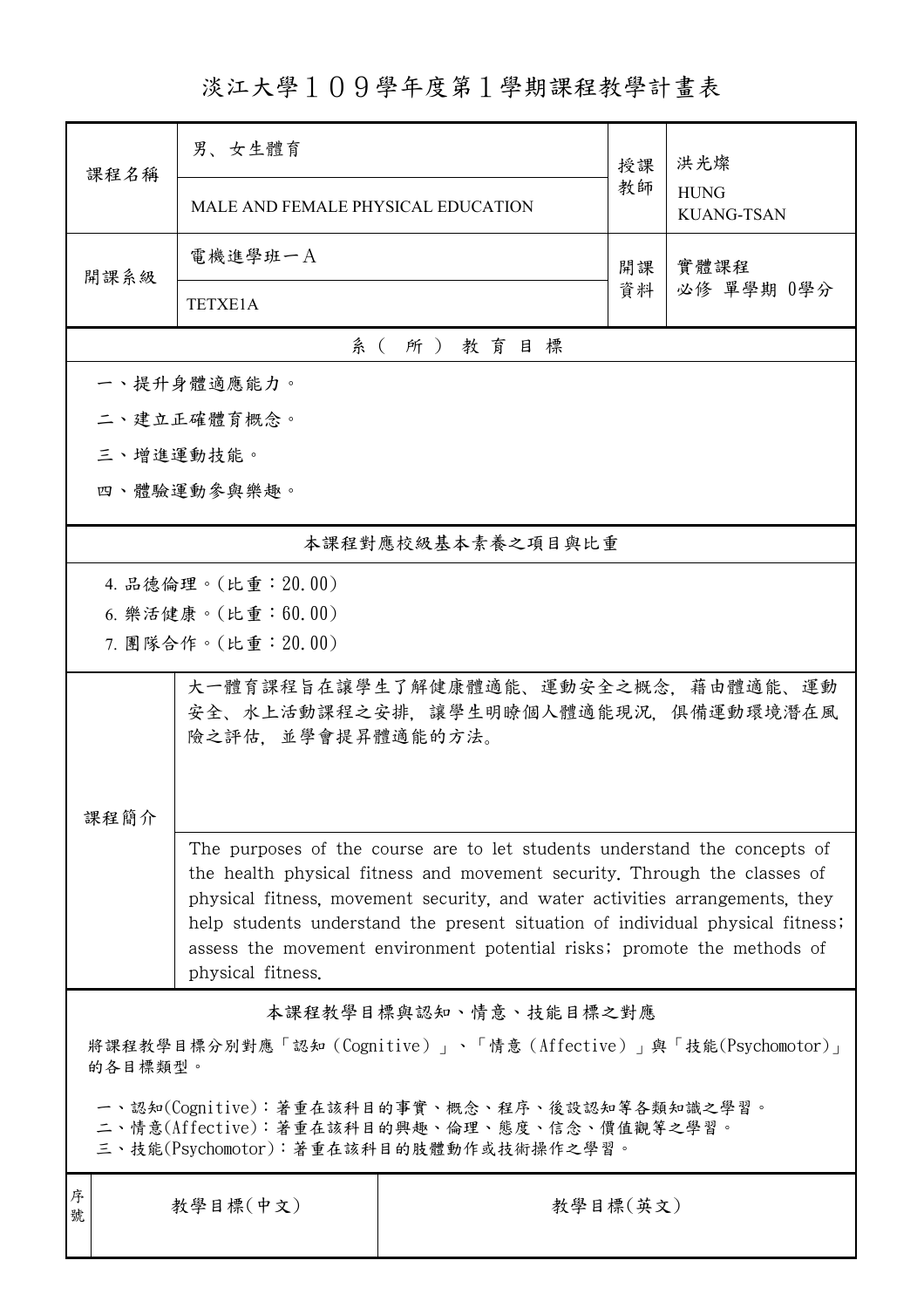|                | 1 1.認識學校運動環境、設施,並注<br>意從事該運動之潛在風險 |                                                            |             | 1. Understanding the sports environment and facility,<br>and aware of the potential risk in environment. |                               |  |  |  |  |
|----------------|-----------------------------------|------------------------------------------------------------|-------------|----------------------------------------------------------------------------------------------------------|-------------------------------|--|--|--|--|
|                | 2 2.提升身體適能、並促進身心健<br>康。           |                                                            |             | 2. Promote physical function and promote the<br>physical and mental health.                              |                               |  |  |  |  |
|                | 3 3.提升個人游泳運動技能。                   |                                                            |             | 3. Promote personal swimming skills.                                                                     |                               |  |  |  |  |
|                | 4 4.享受從事水上運動的樂趣,養成<br>終身運動習慣。     |                                                            |             | 4. Enjoy aquatics sports and develop lifelong habits                                                     |                               |  |  |  |  |
| 5              | 5.認知危險水域, 明瞭水域活動意<br>外防護之處理       |                                                            |             | 5. Aware of the risk in water sports, and understand<br>to apply the accidents of aquatics sports.       |                               |  |  |  |  |
|                | 6 6.透過體育運動,增進學生人際互<br>動。          |                                                            |             | 6. To interact with people by physical activity.                                                         |                               |  |  |  |  |
|                | 教學目標之目標類型、核心能力、基本素養教學方法與評量方式      |                                                            |             |                                                                                                          |                               |  |  |  |  |
| 序號             | 目標類型                              | 院、系(所)<br>核心能力                                             | 校級<br>基本素養  | 教學方法                                                                                                     | 評量方式                          |  |  |  |  |
| 1              | 認知                                |                                                            | 467         | 講述、討論、體驗                                                                                                 | 測驗、實作、活動參與                    |  |  |  |  |
| 2              | 認知                                |                                                            | 467         | 講述、討論、體驗                                                                                                 | 測驗、實作、活動參與                    |  |  |  |  |
| 3              | 技能                                |                                                            | 467         | 講述、討論、實作、體驗                                                                                              | 測驗、實作、活動參與                    |  |  |  |  |
| $\overline{4}$ | 技能                                |                                                            | 467         | 講述、討論、實作、體驗                                                                                              | 測驗、討論(含課<br>堂、線上)、實作、活<br>動參與 |  |  |  |  |
| 5              | 認知                                |                                                            | 467         | 講述、討論、實作、體驗                                                                                              | 測驗、實作、活動參與                    |  |  |  |  |
| 6              | 情意                                |                                                            | 467         | 講述、實作、體驗                                                                                                 | 測驗、實作、報告(含<br>口頭、書面)、活動參<br>與 |  |  |  |  |
|                |                                   |                                                            |             | 授課進度表                                                                                                    |                               |  |  |  |  |
| 週次             | 日期起訖                              | 內 容 (Subject/Topics)                                       |             |                                                                                                          | 備註                            |  |  |  |  |
| 1              | $109/09/14$ ~<br>109/09/20        | 校內運動環境、設施之介紹;校內體育活動現況之了<br>解;體育課程修選注意事項; 水上活動安全概念與風<br>險評估 |             |                                                                                                          | S1(游泳館)                       |  |  |  |  |
|                | $109/09/21$ ~<br>109/09/27        | 1.                                                         | 游泳體適能檢測     |                                                                                                          |                               |  |  |  |  |
| 3              | $109/09/28$ ~<br>109/10/04        |                                                            | 彈性放假一天。擇期補課 | 停課,擇期補課                                                                                                  |                               |  |  |  |  |
| 4              | $109/10/05$ ~<br>109/10/11        | 補假一天                                                       |             | 停課                                                                                                       |                               |  |  |  |  |
| 5              | $109/10/12$ ~<br>109/10/18        | 桌球基本動作講述(一)                                                | 體育館SG322桌球室 |                                                                                                          |                               |  |  |  |  |
| 6              | $109/10/19$ ~<br>109/10/25        | 桌球基本動作講述(二)                                                |             |                                                                                                          |                               |  |  |  |  |
|                | $109/10/26$ ~<br>109/11/01        | 桌球基本動作講述(三)                                                |             |                                                                                                          |                               |  |  |  |  |
|                | $109/11/02$ ~<br>109/11/08        | 桌球基本動作講述(四)                                                |             |                                                                                                          |                               |  |  |  |  |
| 9              | $109/11/09$ ~<br>109/11/15        | 桌球基本動作講述(五)                                                |             |                                                                                                          |                               |  |  |  |  |